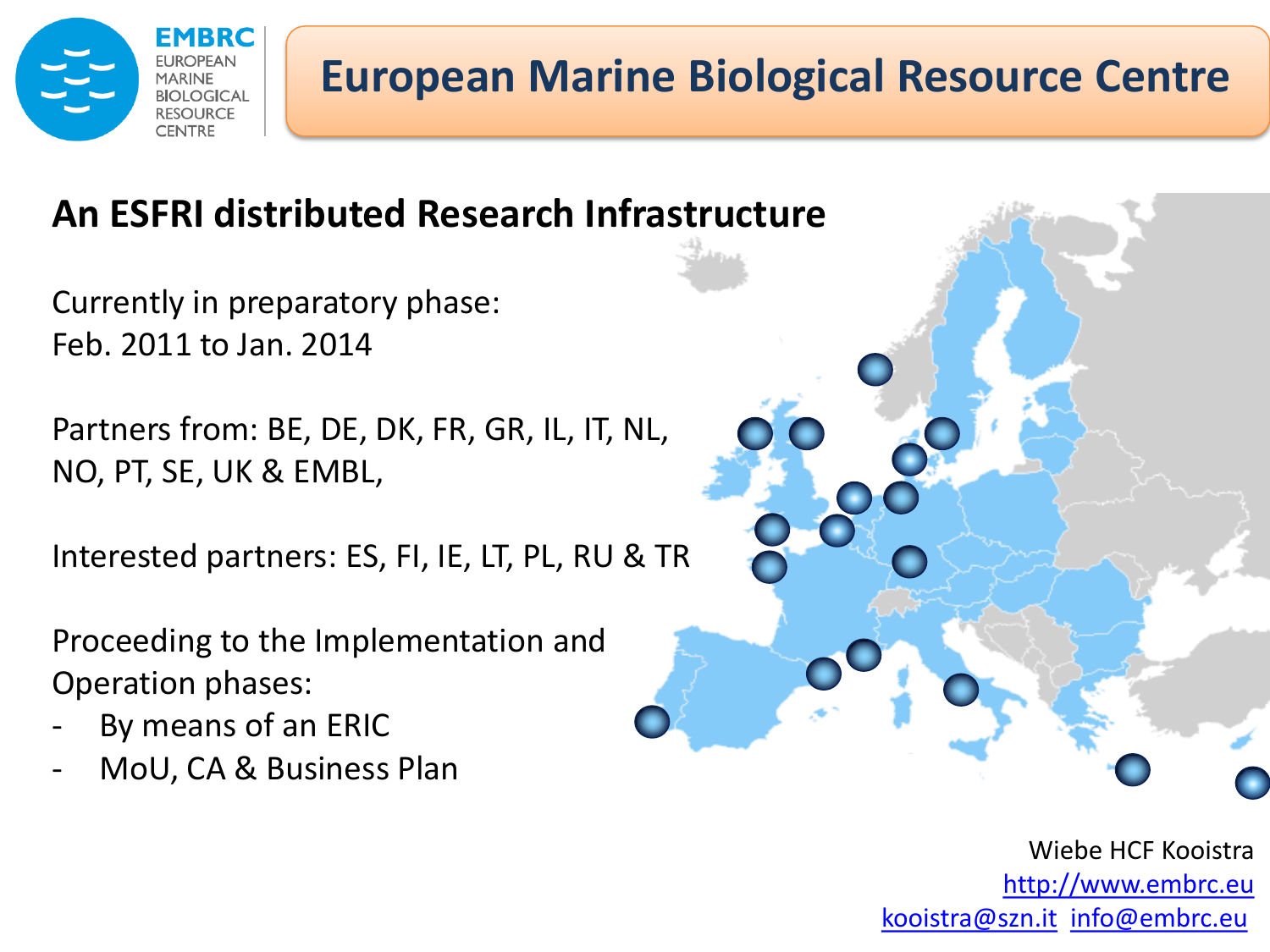

## **What does EMBRC provide?**

- ❖ Access to European coastal marine biota and ecosystems;
- **\*** An integrated supply of marine organisms for interdisciplinary research, including models:
- Coordinated services including biobanks and platforms for genomics, structural and functional biology, microscopy and bioinformatics;
- ❖ Interdisciplinary training in marine biological sciences and marine genomics;
- $\clubsuit$  Knowledge transfer / consultancy towards industry and policy makers, and science mediation towards the general public;
- Cooperation in technology transfer and IP brokerage.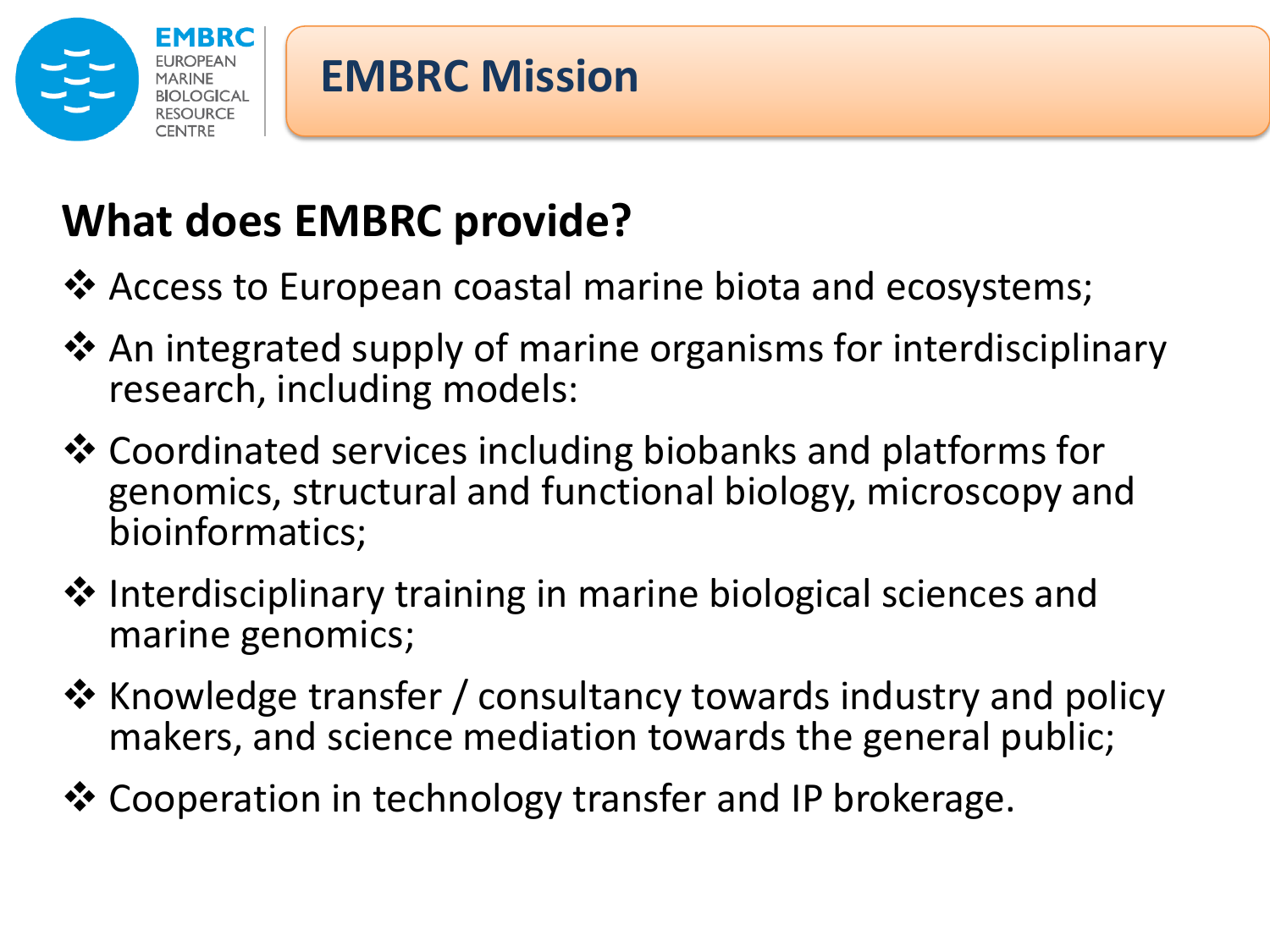

#### **To end users from:**

- ❖ Academia, Universities, NGO's the public sector,
- ❖ SME's, Industry the private sector,
- **\*** Regional, national and international RTDI projects in need of marine RI:
	- **☆ Marie Curie,**
	- $\div$  **Horizon 2020,**
	- ❖ FRA NFT's … etc.
- Marine sciences, but also e.g., biomedical, environmental, biochemical and biogeochemical sciences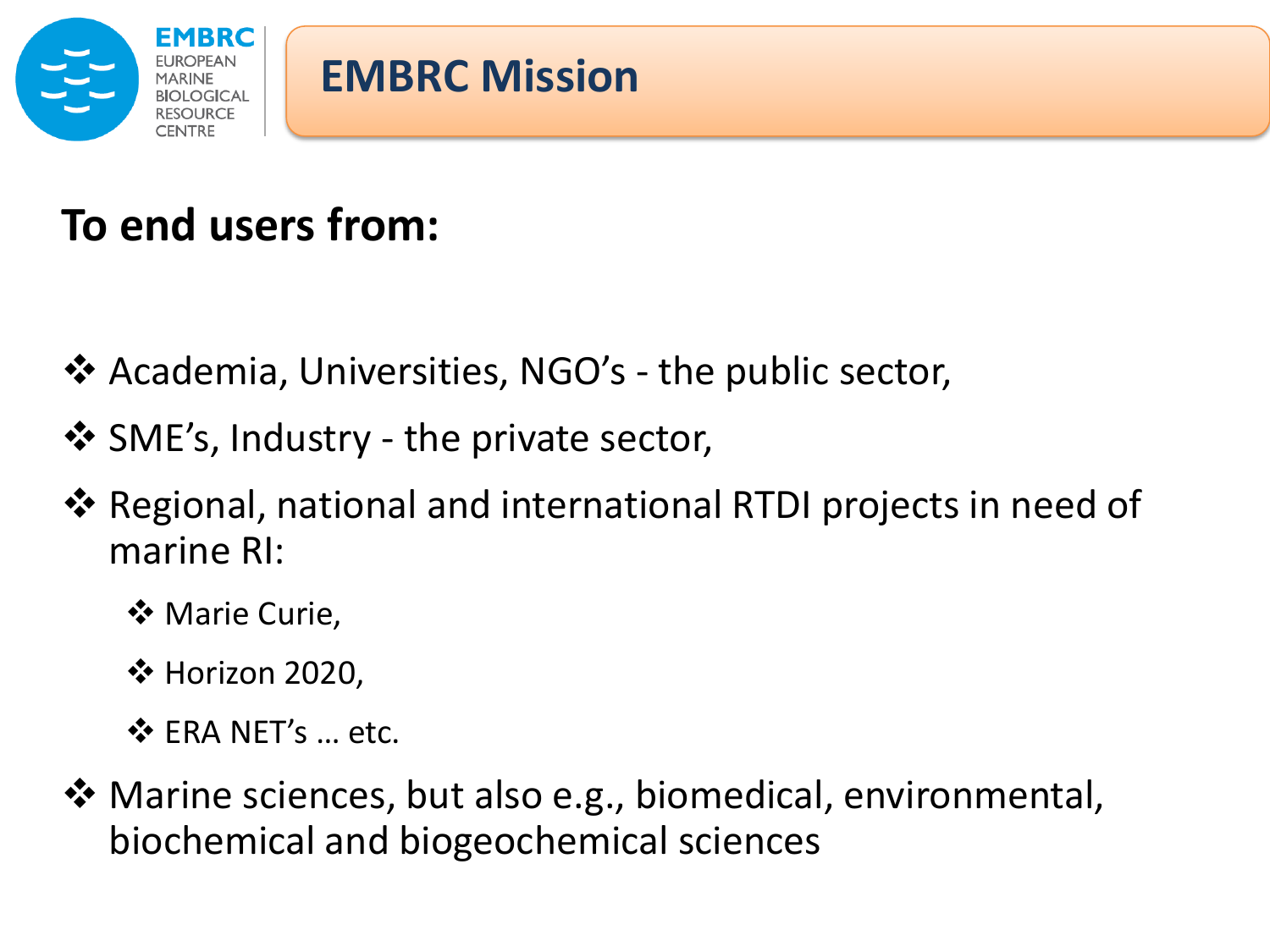

# **EMBRC and Conference of peripheral maritime regions**



Many peripheral maritime regions support construction and operation of EMBRC institutes.

Added value of joining a pan-European RI:

- $\triangle$  High visibility and attractiveness of marine facilities,
- ❖ High quality of research, hence funding efficiency,
- **Expansion of collaborations in RTDI**
- ❖ Expansion of higher education,
- ❖ Increased inter-regional cooperation,
- Consolidations for "Smart Specialisation" of maritime economies